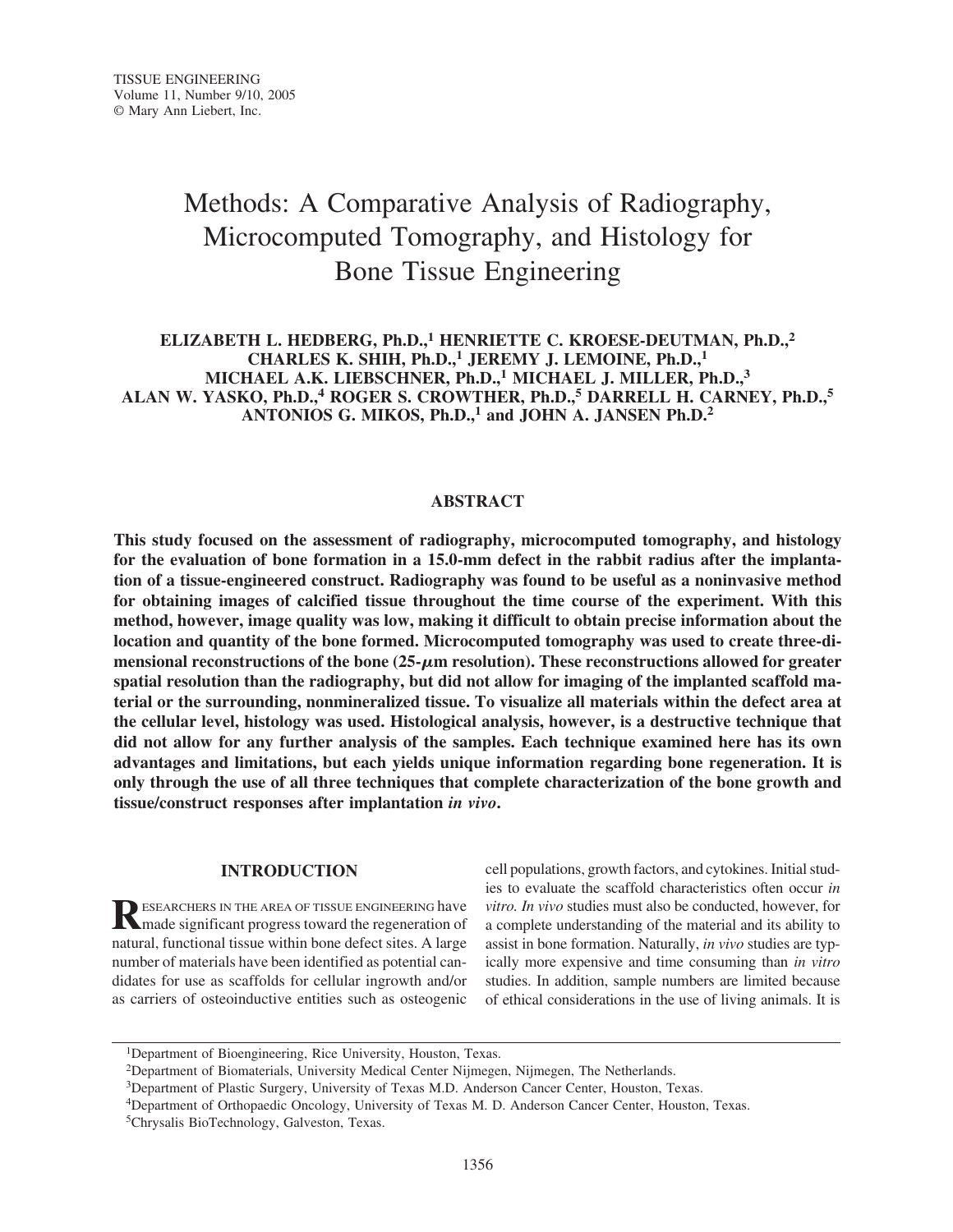imperative, therefore, that proper analytical techniques be chosen for *in vivo* studies in order to obtain the most accurate and complete information possible.

Radiographic and histological techniques are the traditional methods employed for the assessment of bone growth into defect sites treated with tissue-engineering constructs. As radiographs are nondestructive, they are valuable for monitoring the formation of bone within a defect site over time, through the use of standard serial radiographs. Nevertheless, radiographs are two-dimensional representations of three-dimensional structures and their interpretation can be difficult. In addition, the spatial resolution of conventional radiography is low and excludes a detailed analysis of tissue structures. Histological techniques involve the analysis of two-dimensional slices prepared from tissue samples. Through the use of proper staining techniques important features such as bone, fibrous tissue, blood vessels, and cells can be identified. Measuring histomorphometric parameters such as percent bone fill and bone area coverage can yield quantitative results. By analyzing multiple histological sections from the same sample, results are often extrapolated to the three-dimensional structure. This extrapolation, however, can result in incorrect three-dimensional reconstructions because of the anisotropic nature of bone.

An alternative to plane radiographs and histology is microcomputed tomography ( $\mu$ CT).  $\mu$ CT is a nondestructive imaging technique that is easy to perform. Using a fine-beam X-ray source and a two-dimensional detector array, the sample is slowly rotated as the X-ray source projects through the sample. The data collected from these projections are processed into a two-dimensional image. The process is repeated, generating a series of two-dimensional images through the length of the specimen. Computer algorithms are then used to reconstruct the internal and external structure of the sample from the many two-dimensional images collected. Quantitative results can also be obtained, including bone volume and surface area-to-volume ratios.  $\mu$ CTs employing conventional X-ray sources have a resolution down to 10  $\mu$ m, whereas equipment using synchrotron radiation has a resolution down to 1  $\mu$ m.<sup>1–3</sup> Differences in attenuation coefficients between bone, fibrous tissue, and polymeric implants allow for reconstruction of bone independent of the surrounding materials.<sup>4</sup>

The aim of the current study is to compare the various available analytical techniques for the assessment of bone ingrowth into defects treated with tissue-engineered constructs and to examine their advantages and disadvantages. To perform this analysis, poly(propylene fumarate)-based scaffolds carrying the osteogenic peptide TP508 (Chrysalin; MW 2311; AGYKPDEGKRGDAC-EGDSGGPFV) with different release profiles and doses were implanted into 15.0-mm defects in the rabbit radius. The classes employed in this study included (1) scaffolds loaded with 200  $\mu$ g of TP508 exhibiting a large burst release (LB200); (2) scaffolds loaded with 200  $\mu$ g of TP508 exhibiting a minimal burst release (MB200); (3) scaffolds loaded with 100  $\mu$ g of TP508 exhibiting a minimal burst release (MB100); and, (4) blank scaffolds without TP508 (NR).<sup>5</sup> Individual samples were monitored by radiography, microcomputed tomography, and histology, allowing for comparison of the different techniques with each sample.

## **MATERIALS AND METHODS**

## *Polymer synthesis*

Poly(propylene fumarate) (PPF) and the cross-linking molecule poly(propylene fumarate)-diacrylate (PPF-DA) were synthesized as previously described.<sup>6</sup>

#### *Microparticle fabrication*

Microparticles of 50:50 poly(DL-lactic-*co*-glycolic acid) (PLGA) (Medisorb; Alkermes, Cambridge, MA) loaded with TP508 (Chrysalis BioTechnology, Galveston, TX) were prepared by a double-emulsion, solvent extraction technique ([water-in-oil]-in water) as previously described.<sup>6</sup> Briefly, 125  $\mu$ L of aqueous solution (15.0 mg of TP508 in distilled deionized  $H_2O$ ) was injected into a flint glass tube containing 235.0 mg of the PLGA in 1 mL of dichloromethane. This mixture was emulsified on a vortexer (Vortex-Genie 2; Scientific Industries, Bohemia, NY). The first emulsion was then combined with 1.5 mL of 0.3% aqueous polyvinyl alcohol (PVA) solution (Aldrich Chemical, Milwaukee, WI) with vortexing, producing a second emulsion. This second emulsion was added to 100 mL of 0.2% aqueous isopropanol (Fisher Chemicals, Fairlawn, NJ) and 98.5 mL of 0.3% aqueous PVA with rapid stirring for 1 h. Microparticles were collected by centrifugation at  $180 \times g$  for 1 min, lyophilized to dryness, and stored at –40°C until use. The final product consisted of spherical microparticles with a mass loading of 0.066 g of TP508 per gram of microparticles as determined by an established solvent extraction technique.7 Blank microparticles were fabricated as outlined above, with omission of the TP508 from the initial aqueous solution.

To achieve the proper dose in each scaffold class without altering the proportion of microparticles to polymer in the composite scaffolds, TP508-loaded microparticles were combined with blank, unloaded microparticles. The mixtures prepared contained 44 and 22% loaded microparticles per mass for scaffolds containing 200 and 100  $\mu$ g of TP508, respectively.

### *PPF composite scaffold fabrication*

Four classes of PPF composite scaffolds were fabricated for this study (Table 1). For all classes, scaffolds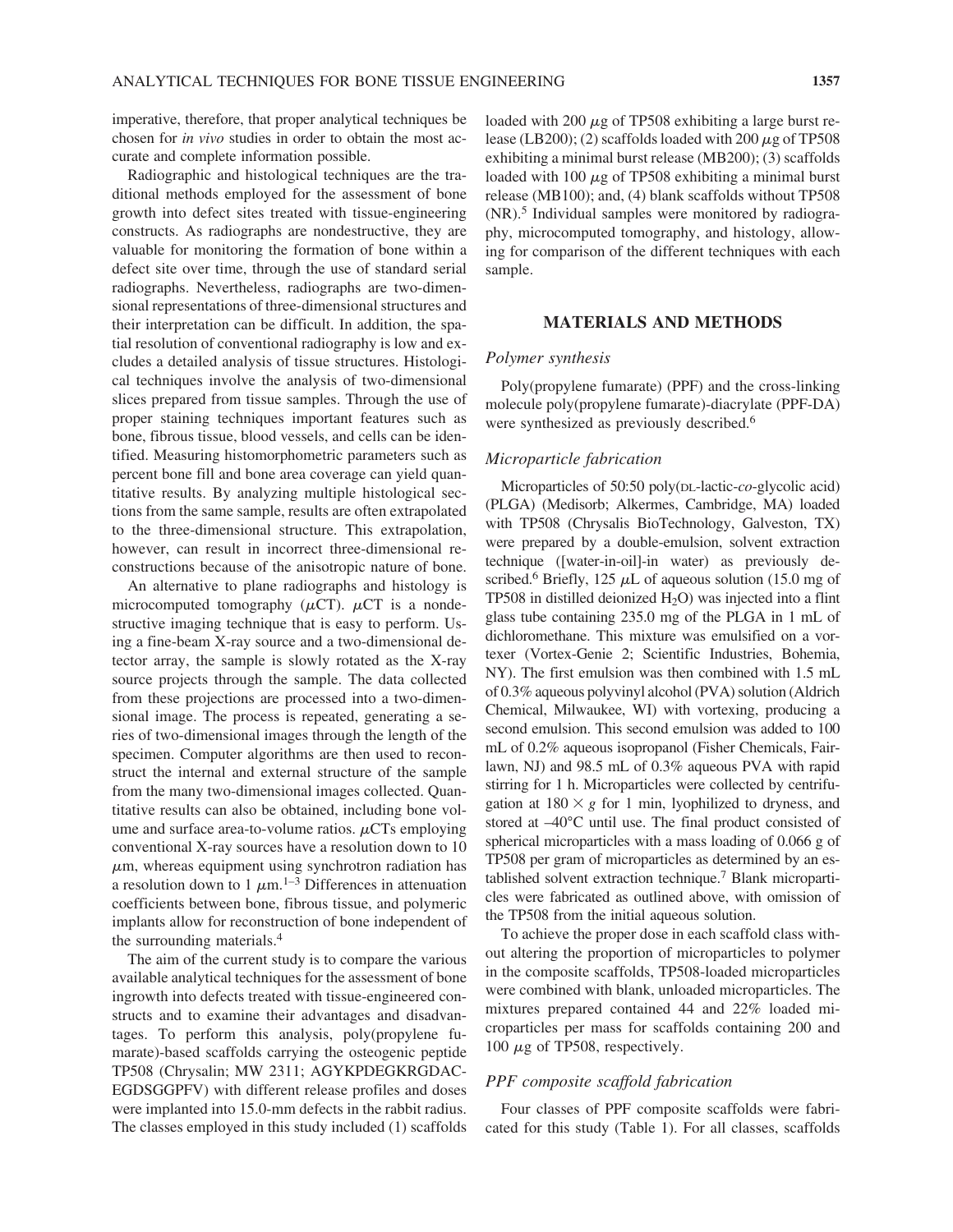|                            | $LB200^{\rm a}$ | MB200 <sup>b</sup> | $MB100^{\circ}$  | NR <sup>d</sup>  |
|----------------------------|-----------------|--------------------|------------------|------------------|
| TP508 dose $(\mu$ g)       | 200             | 200                | 100              |                  |
| Location of microparticles | Pores           | Polymer<br>phase   | Polymer<br>phase | Polymer<br>phase |
| Preleaching                | Yes             | N <sub>0</sub>     | No               | No               |
| Pluronic F127              | Yes             | N <sub>0</sub>     | No               | No               |

**TABLE 1. PROPERTIES OF PPF/PLGA COMPOSITE SCAFFOLD CLASSES**

<sup>a</sup>Large burst release scaffolds loaded with 200  $\mu$ g of TP508.

<sup>b</sup>Minimal burst release scaffolds loaded with 200  $\mu$ g of TP508.

"Minimal burst release scaffolds loaded with  $100 \mu$ g of TP508.

dControl scaffolds: no release of TP508.

were thermally cross-linked with the free radical initiator benzoyl peroxide (BP; Aldrich Chemical). An initiator solution was prepared by dissolving 1 g of BP in 10 mL of diethyl fumarate. PPF was mixed with PPF-DA (the double bond ratio of PPF:PPF-DA was 1:2) in the presence of  $CH_2Cl_2$  and stirred overnight at room temperature to ensure proper mixing of the two viscous solutions. After removal of the solvent from the polymer, the initiator solution (0.05 mL/g polymer) was added to the mixture with rapid stirring. For formulations in which the PLGA microparticles were located within the polymeric component of the scaffolds (MB200, MB100, and NR), microparticle mixtures (0.09 g of microparticles per gram of polymer) were mixed into the polymer until homogeneously dispersed. All formulations then received 4 g of the water-soluble porogen NaCl per gram of the polymer–microparticle mixture. Finally, the resulting paste was placed on a Teflon plate and  $1.6 \mu L$  of *N,N*-dimethyl*p*-toluidine (DMT) per gram of polymer was kneaded into the mixture. The material was inserted into Teflon molds (diameter, 4.3 mm) and placed in a 37°C oven for 20 min. After cross-linking, scaffolds were removed from the molds. MB200, MB100, and NR samples were cut to a length of 15.0 mm and stored under nitrogen at 4°C. LB200 samples were placed in distilled deionized  $H_2O$ for 3 days to remove the NaCl porogen, dried, and stored under nitrogen at 4°C. All PPF composite materials were sterilized by exposure to ultraviolet (UV) light for 12 h before scaffold fabrication. All subsequent material handling occurred under sterile conditions. The complete scaffolds were exposed to UV light for an additional 12 h after fabrication.

# *Microparticle solution preparation*

A solution of Pluronic F127 (PF127, 24 wt% in distilled deionized  $H_2O$ ; BASF, Mount Olive, NJ) was made for use as a carrier for the PLGA microparticles for injection into the pores of the PPF scaffolds to fabricate LB200 samples. The use of a Pluronic solution was chosen for this study because of its unique property to behave as a liquid at low temperatures  $(0^{\circ}C)$  and to form and remain as a gel at temperatures at and above room temperature. Before surgery, the cold (0°C) PF127 solution was added to a vial containing PLGA microparticles (0.150 g of microparticles per 2 mL of PF127 solution).



**FIG. 1.** Schematics used to guide investigators in the quantitative evaluation of radiographs. (**a**) Radiographic evaluation of the degree of union. Percentage values refer to the percentage of the given defect border that is filled with bone that spans the defect. (**b**) Radiographic evaluation of bone formation in the defect. Percentage values refer to the percentage of the defect area that is filled with bone.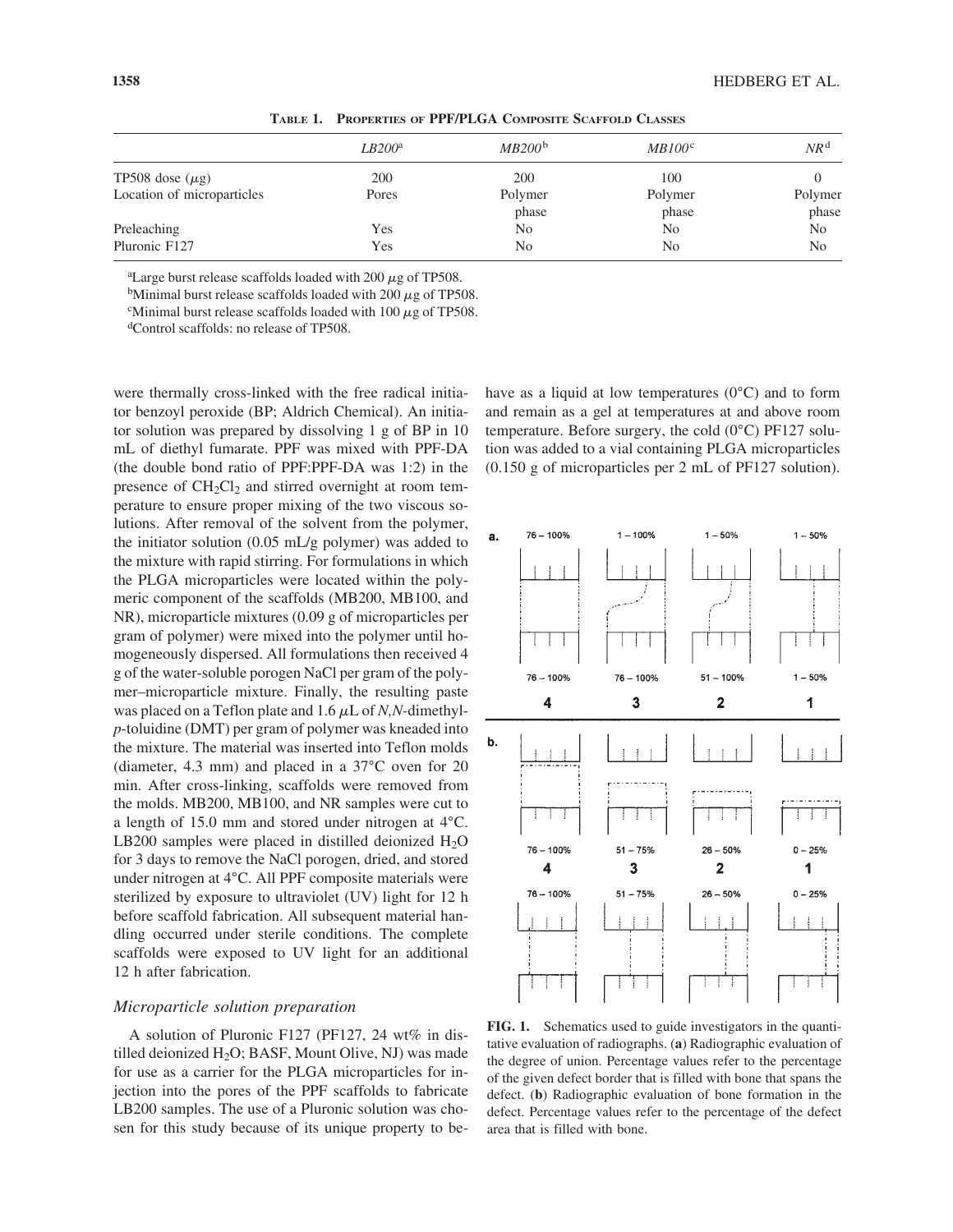**TABLE 2. HISTOLOGICAL GRADING SCALE**

| Descriptor                                | Value                         |  |  |
|-------------------------------------------|-------------------------------|--|--|
| Bridging of defect border                 |                               |  |  |
| (longitudinal sections)                   |                               |  |  |
| Yes                                       | 1                             |  |  |
| N <sub>0</sub>                            | $\left( \right)$              |  |  |
| Presence of guided bone growth            |                               |  |  |
| (cross-sectional sections)                |                               |  |  |
| Yes                                       |                               |  |  |
| Nο                                        |                               |  |  |
| Extent of guided bone growth <sup>a</sup> |                               |  |  |
| (longitudinal sections)                   |                               |  |  |
| 75-100%                                   | 4                             |  |  |
| $50 - 74\%$                               | 3                             |  |  |
| 25-49%                                    | $\mathfrak{D}_{\mathfrak{p}}$ |  |  |
| $1 - 24\%$                                |                               |  |  |
| $0\%$                                     |                               |  |  |

<sup>a</sup>Guided bone growth is a measure of the distance the guided bone growth extends from the defect border toward the center of the defect.

The microparticle solution was kept on ice until just before implantation, when it was shaken gently to obtain a homogeneous solution without creating air bubbles. The well-mixed suspension  $(75 \mu L)$  was taken up in a syringe and injected into the pores of the polymer scaffold.

#### *Surgical procedure*

Ten healthy, female New Zealand White rabbits weighing between 2.5 and 3.5 kg were used in this study. Surgery was performed under general inhalation anesthesia. The anesthesia was induced by an intravenous injection of Hypnorm (fentanyl citrate [0.315 mg/mL] and fluanisone [10 mg/mL]) and atropine and maintained with a mixture of nitrous oxide, isoflurane, and oxygen through a constant volume ventilator. Antibiotic prophylaxis (enrofloxacin [2.5% Baytril], 5–10 mg/kg) was given to reduce the risk of perioperative infection.

Animals were placed in a ventral position and immobilized on their abdomen for surgery. Hair from both front limbs of each animal was shaved and the skin was disinfected with povidone-iodine. A 4.5-cm longitudinal incision was made in the skin with a blade along the radius. Dissection of the muscle exposed the radius. The periosteum was removed and a 15.0-mm defect was created in the middle of the radius by a burr with a diamond blade with continuous saline cooling. The samples were inserted in the defect without external fixation. Finally, the muscle layers and then the skin were closed with 4-0 Vicryl sutures. All surgeries were conducted by the same investigator at the same time.

A total of 20 scaffolds were implanted: 5 LB200, 5 MB200, 5 MB100, and 5 NR. A balanced split-plot randomization scheme was used to locate the scaffolds so that the limb choice or formulation pairing would not influence the outcome.<sup>8</sup> At 12 weeks postimplantation, animals were euthanized with an overdose of Nembutal (pentobarbital). All implants and surrounding tissue were retrieved *en bloc*. The Dutch and United States National Institutes of Health *Guidelines for the Care and Use of Laboratory Animals* were observed throughout the course of this study.

#### *Radiography*

Under anesthesia, each rabbit was positioned prone with the forelimbs externally rotated. Serial radiographs of both forelimbs were made 0, 2, and 12 weeks postoperatively on a Mobilett X-ray machine (Siemens, Munich, Germany).

Radiographs obtained at 12 weeks were evaluated according to a modified scoring system (Fig. 1) for defect bridging and bone formation by two clinicians who were blinded to the implant type. $9-12$  As little to no bone formation was observed in the 0- and 2-week radiographs,



scaffold class, taken 12 weeks postoperatively. (**a**) LB200; (**b**) MB200; (**c**) MB100; (**d**) NR.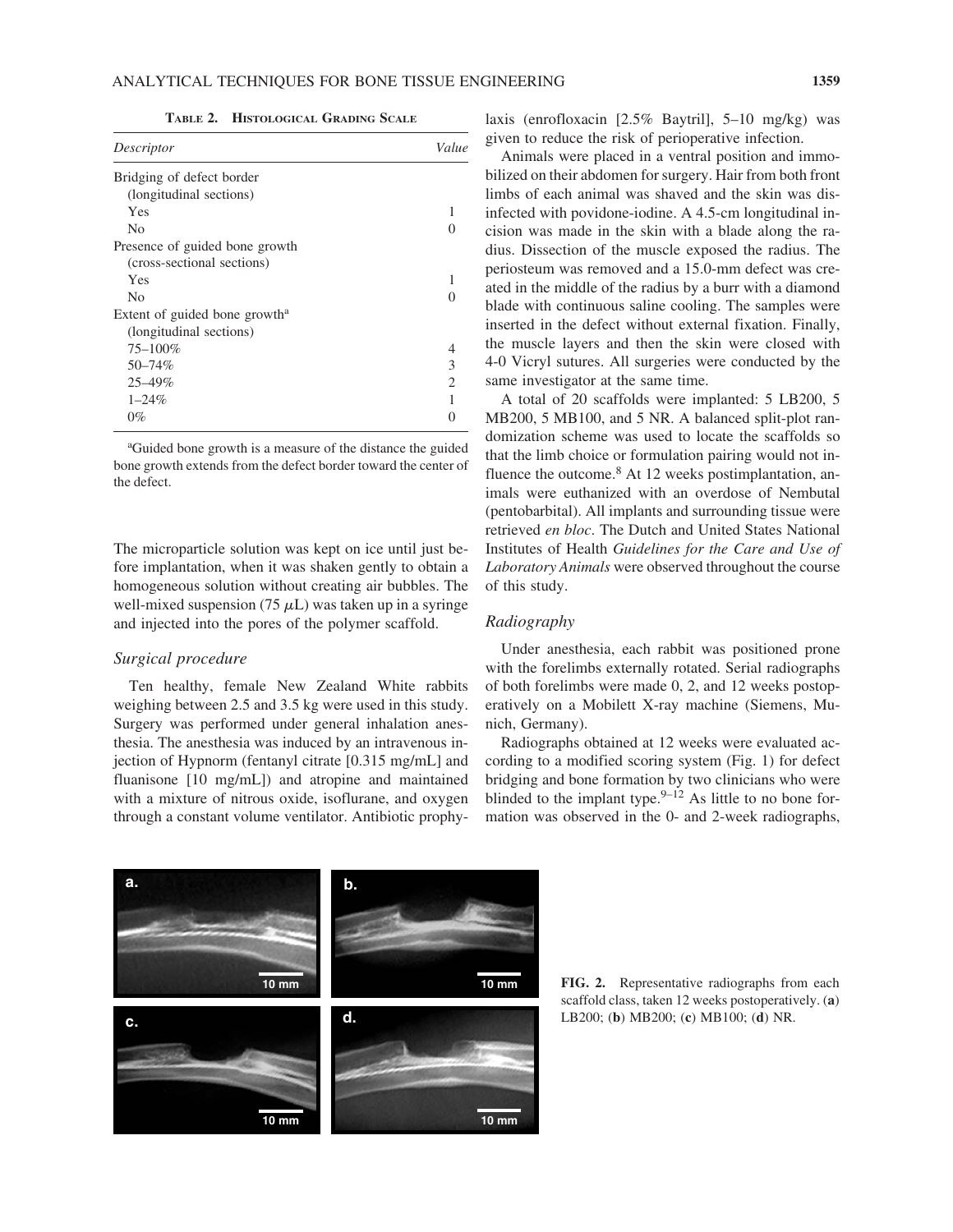

**FIG. 3.** Results from radiographic scoring for the amount of bone formation (**a**) and the degree of union (**b**) within the defect edges. Results represent means  $\pm$  standard deviation for  $n = 5$ ; \*significant difference ( $p < 0.05$ ) from LB200 samples.

these time points were used as negative controls to assist in the location of the original defect site in the radiographs obtained at the later time point.

On the basis of the radiographic assessment, 10 scaffolds were selected for further evaluation by both  $\mu$ CT and histology. The selected samples included five LB200 HEDBERG ET AL.

samples (designated group A) and two MB200 samples, two MB100 samples, and one NR sample (designated group B). The choice was based on the amount of bone ingrowth in the defect space, where group A samples displayed significantly more bone ingrowth than group B samples (minimal ingrowth).

# *Sample harvest*

At 12 weeks postimplantation, all animals were euthanized and the defect area and surrounding tissue was retrieved. After retrieval, samples including surrounding tissue were fixed in 10% formalin solution. After fixation, specimens were placed in phosphate-buffered saline (PBS) and stored at 4°C until further analysis.

# *Microcomputed tomography*

Before analysis of the samples began, a thresholding analysis was conducted on a single specimen to optimize the equipment test conditions for quantification of bone volume.<sup>13,14</sup> Briefly, the threshold value was varied between 200 and 350 and the change in bone volume was measured. A minimum change in bone volume with varying threshold level suggested the optimal threshold value of 275 for this study.

For one run of a single scanning cycle on the  $\mu$ CT  $(\mu$ CT 80; SCANCO Medical, Bassersdorf, Switzerland), five specimens were fixed vertically within the sample holder filled with PBS and placed in the  $\mu$ CT specimen chamber. Specimens were scanned at an energy of 50 kV and an intensity of 80  $\mu$ A, with a nominal resolution of  $25 \mu m$ . A long integration time (300 ms) was used in order to reduce the signal-to-noise ratio in the presence of the surrounding tissue and PBS.

Radiographs and gross analysis of the specimens were used to locate the defect borders. Scanning of the samples began just above the upper defect border and con-



**FIG. 4.** Radiographs of representative sample from group A: radiograph in (**a**) was taken before sacrifice 12 weeks postoperatively; radiograph in (**b**) was taken after removal of surrounding soft tissue and embedding in methylmethacrylate.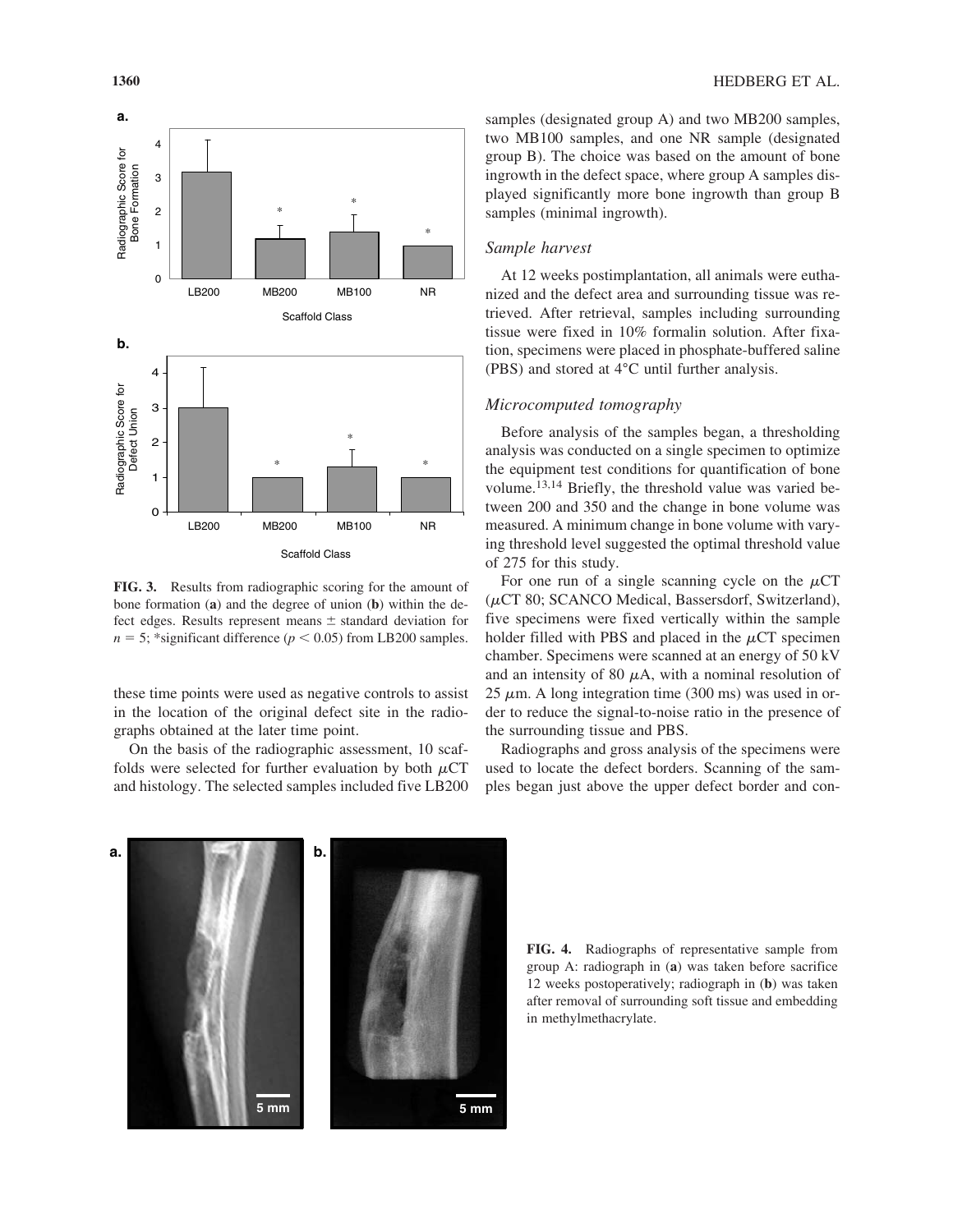tinued for 20 mm in order to ensure inclusion of the entire defect area. The full three-dimensional (3-D) reconstructions and 12-week radiographs were then used to determine the location of the defect area more precisely. Next, the ulna and radius were isolated and reconstructed between the defect edges to obtain the ulna–radius complex. Finally, the radius was isolated from the ulna–radius complex and reconstructed independently.

## *Histology*

After analysis by  $\mu$ CT, specimens were dehydrated in a graded series of ethanol (from 70 to 100% [v/v]) and embedded in methylmethacrylate. After polymerization, additional radiographs were taken of each sample to assist in location of the defect borders. Subsequently, samples were hemisectioned through the center of the defect area, creating two separate samples for each implant. A series of  $10$ - $\mu$ m-thick sections was made axially through one implant sample and transversely through the second implant sample.15 Sections were stained with methylene blue–basic fuchsin and examined by light microscopy (Leica, Rijswijk, The Netherlands). At least three sections per sample were evaluated for (1) the presence of guided bone formation along the outer surface of the polymer scaffold, using cross-sectional sections, and (2) bone bridging of the defect borders and the extent of bone formation outside the polymer scaffold, using longitudinal samples. Two observers (M.J.M. and A.W.Y.) who were blinded to the implant type conducted the evaluations, using a modified scoring system (Table 2). The reviewers reached a consensus on the score of each section and then assigned a final score to each scaffold. The

scores of the scaffolds of each class were then averaged to determine the overall score for the class.

Further histomorphometric analysis of bone ingrowth into the various specimens was performed to determine the distance bone grew into the PPF scaffolds. Again, at least three histological sections were imaged and, using a Leica QWin Pro image analysis system, the edges of the defect border were determined and the distance of bone growth into the defect was measured.

### *Statistical analysis*

For analysis of full radiographic data, a one-way analysis of variance (ANOVA) followed by a Tukey–Kramer multiple comparisons test was used to determine statistical significance with 95% confidence intervals ( $p <$ 0.05), using InStat version 3.05 statistical software (GraphPad, San Diego, CA). For comparison of methods, a two-tailed *t* test was used. All results are reported as means  $\pm$  standard deviation for  $n = 5$ .

# **RESULTS**

# *Complete radiographic analysis*

Radiographic analysis was performed as a noninvasive means to assess bone formation within the defect sites. Radiographs were taken just after surgery and at 2 and 12 weeks. Representative radiographs from 12 weeks postoperatively from each scaffold class are depicted in Fig. 2. The polymeric scaffolds are not visible because of the low X-ray attenuation coefficient of polymers. As

**FIG. 5.**  $\mu$ CT reconstructions of representative sample from group A: (**a**) position 1; (**b**) rotated 180°; (**c**) longitudinal section; (**d**) cross-sectional section.

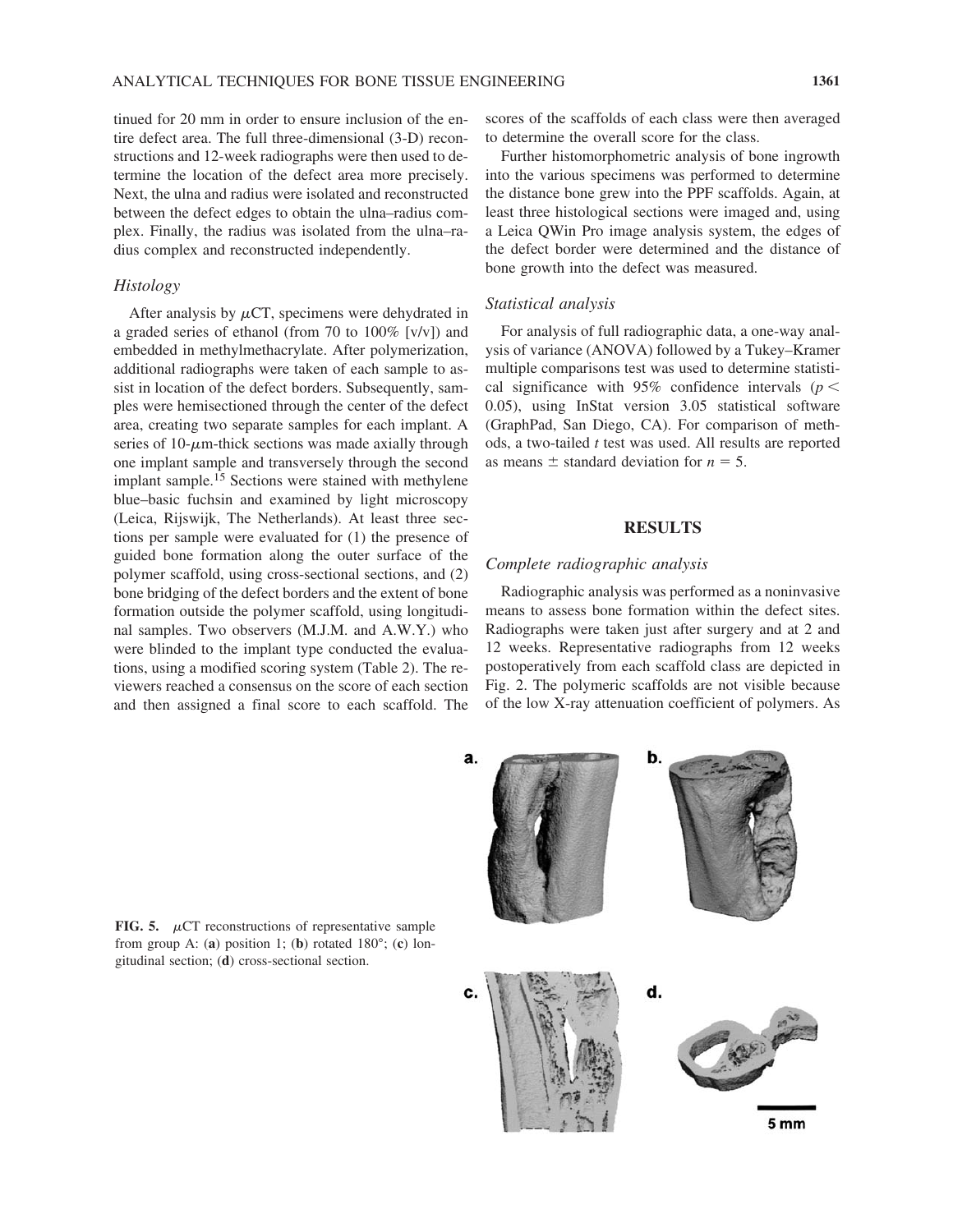bone formation was not apparent in any of the samples at 2 weeks, radiographic scoring was performed on 12 week images only. Blinded radiographic evaluation of bone area coverage and bone union shows that implants with a large initial release of TP508 (LB200) obtain higher scores ( $p < 0.05$ ) for both parameters than do implants with extended release (MB200 and MB100) or no release (NR) (Fig. 3).

# *Comparative analysis using radiography, microcomputed tomography, and histology*

*Group A: descriptive.* Radiographs from a representative group A sample are depicted in Fig. 4. In this sample, the two-dimensional radiographs suggest full bridging of the defect as well as almost complete bone fill within the defect area. Varying densities of the radiograph indicate differing amounts of mineralization within the defect area, with a greater amount of mineralization occurring along the outside of the defect area than in the center.

Microcomputed tomography was used to create threedimensional images of the defect area as well as to determine the quantity of bone formed. Images of mineralized bone excluding surrounding tissue and polymer implant were obtained without apparent difficulty, as the attenuation coefficient for bone is much greater than that of the other materials. Representative reconstructions for the radius and ulna between the defect edges from the same representative sample can be found in Fig. 5. The comparative analysis by  $\mu$ CT versus radiography can best be explained with the help of the  $\mu$ CT image shown in Fig. 5, which is of the same specimen as the radiograph presented in Fig. 4. This radiograph suggests that bone is spanning from one defect border to the other, covering almost the entire defect area. This observation corresponds well with the  $\mu$ CT picture. In addition, the gap in bone between the radius and ulna seen in the radio-



**FIG. 6.** Histological sections of representative sample from group A: (**a** and **b**) cross-sectional sections; (**c** and **d**) longitudinal sections of the implant. Bone overgrowth can be observed on top of the implant samples in (**c**) and (**d**).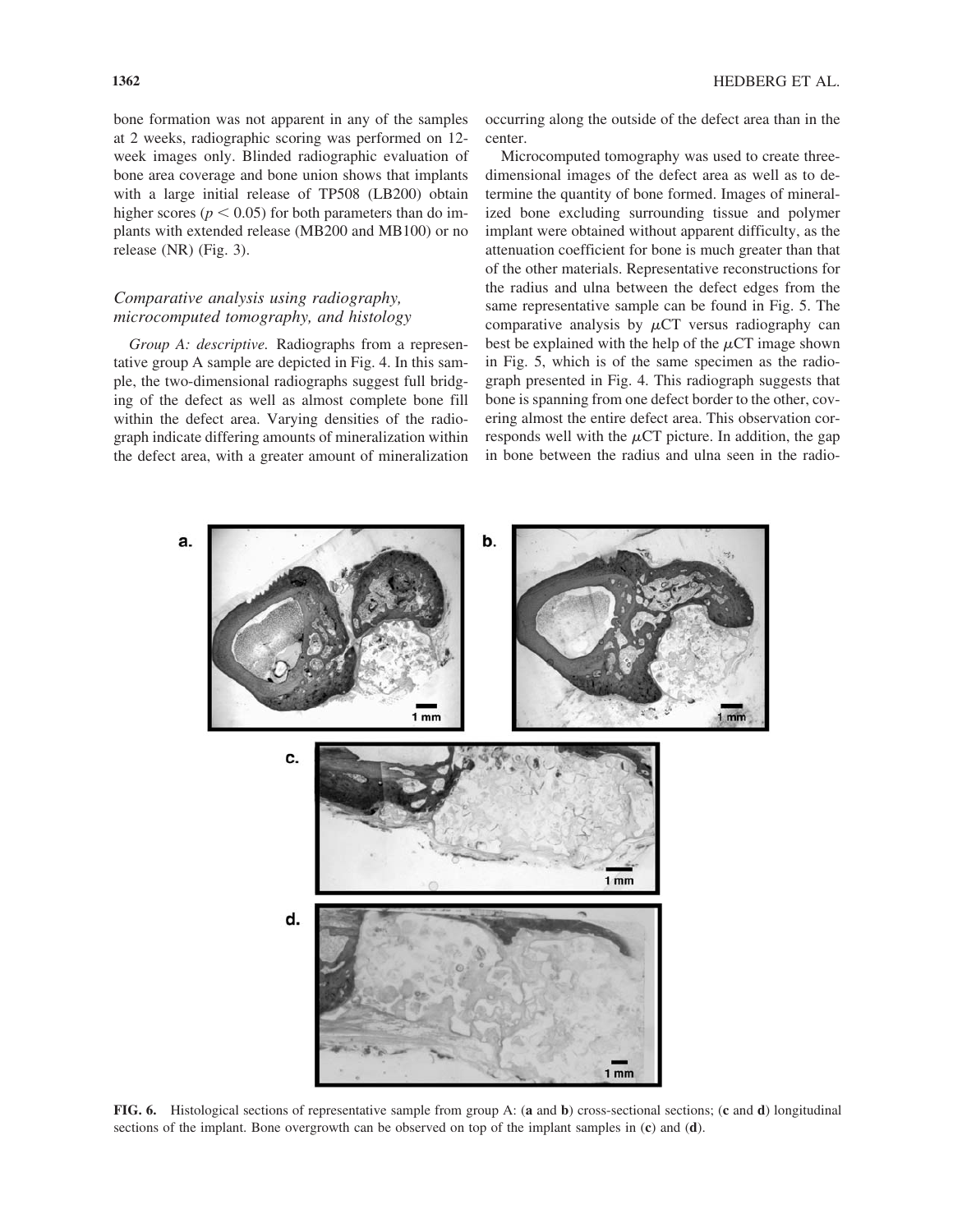graph is also evident in these  $\mu$ CT images. On the other hand, when the sample is rotated 180°, it is apparent that bone formation was not uniform within the defect area (Fig. 5b). From this angle, large areas without bone can be observed. The shape of the empty area suggests the location of the polymer scaffold, but this cannot be verified by this technique.  $\mu$ CT also allows the creation of longitudinal as well as cross-sectional planar sections of the complete sample (Fig. 5c and d, respectively). Bone growth along the outside edge of the cylindrical implant can be seen. The newly formed bone, although not exactly located where the original radius had been, has a macroscopic structure similar to that of the original radius, with a dense exterior and the formation of a central canal. Finally, ulnar hypertrophy can also be observed in the cross-sectional images. Comparison of all available  $\mu$ CT images with the radiographs showed similar observations.

Last,  $10$ - $\mu$ m-thick slices were made from the samples for analysis by histological techniques. In these sections, remaining PPF polymer can easily be detected as the polymer remains unstained and appears white by light microscopy. Cross-sectional sections (Fig. 6a and b) allowed for localization and characterization of bone growth outside the scaffold as these sections allowed for complete visualization of the circumferential perimeter of the implant. Longitudinal sections revealed that bone ingrowth into the scaffold from the edge of the guided growth was limited (Fig. 6c and d). Further, these longitudinal sections allowed localization of the defect border and the measurement of the extent of bone penetration into the scaffold. All images in Fig. 6 are histological sections of the same specimen as shown in the radiograph in Fig. 4 and the  $\mu$ CT images in Fig. 5. Provided that the proper direction of sectioning is chosen (cross-sectional versus longitudinal), similar information can be obtained by histology compared with  $\mu$ CT.

*Group B: descriptive.* Radiographs,  $\mu$ CT reconstructions, and histological images for a representative sample from group B can be found in Fig. 7. All techniques show minimal bone growth in the defect area. However, only evaluation of the histological sections provides information about the remaining polymer as well as about the tissue and cell populations within the pores of the scaffold.

*Groups A and B: quantitative.* Quantitative data for all specimens, using radiography,  $\mu$ CT, as well as histology, are summarized in Table 3. Samples were assigned to groups according to their radiographic evalua-



**FIG. 7.** Radiography (a),  $\mu$ CT (b), and histology (**c** and **d**) images of a representative sample from group B.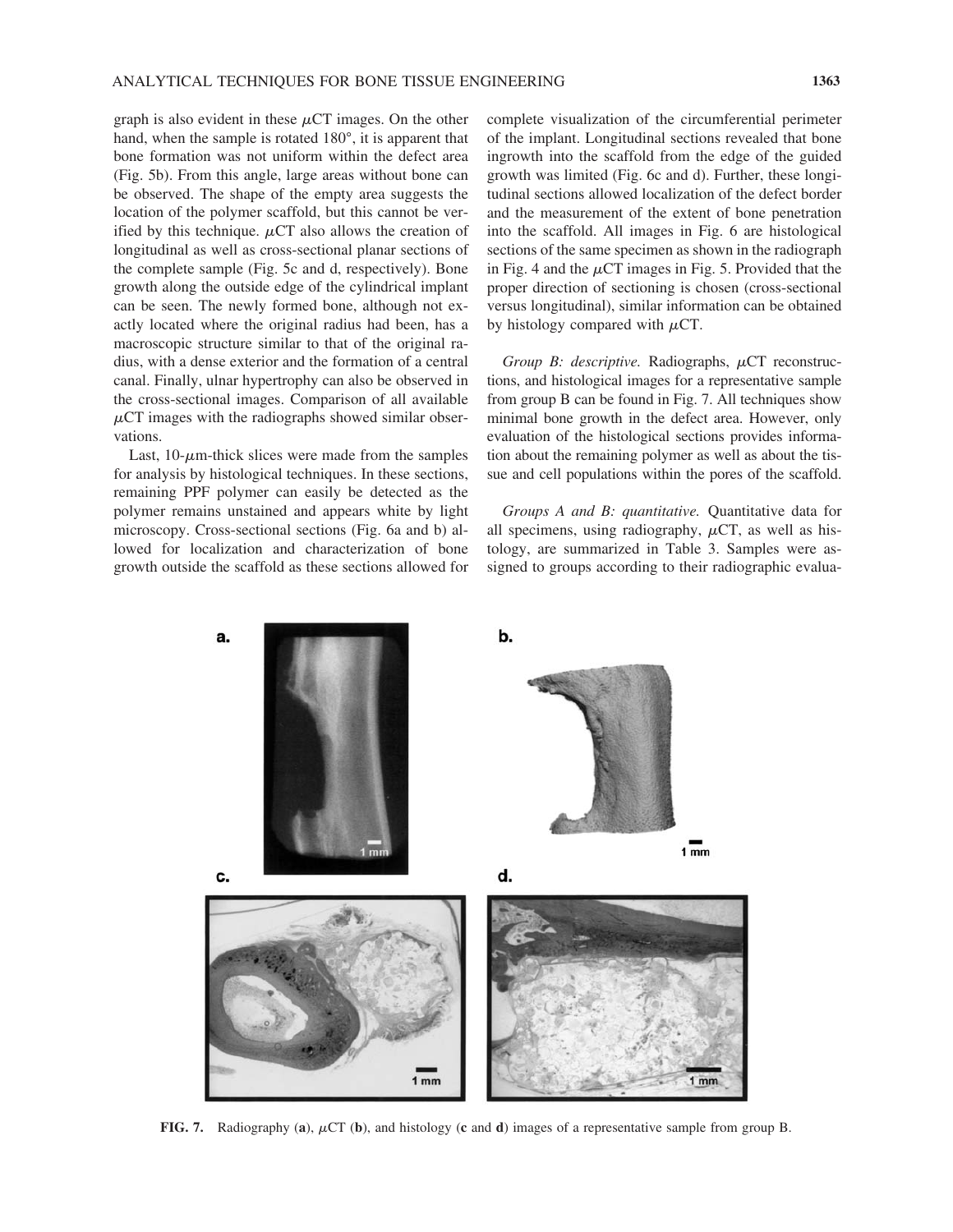|                                                  | Group A <sup>a</sup> |                  |              |                |                  |                        | $Group B^b$      |                  |                  |                  |                  |                       |
|--------------------------------------------------|----------------------|------------------|--------------|----------------|------------------|------------------------|------------------|------------------|------------------|------------------|------------------|-----------------------|
|                                                  | AI                   | A2               | A3           | A4             | A <sub>5</sub>   | Mean                   | B1               | B2               | B3               | B4               | B <sub>5</sub>   | Mean                  |
| Radiography scoring                              |                      |                  |              |                |                  |                        |                  |                  |                  |                  |                  |                       |
| Fill                                             | 4                    | 4                | 2            | $\overline{4}$ | $\overline{4}$   | $3.6 \pm 0.9^{\circ}$  | 1                | 1                | 1                | 1                | $\mathbf{1}$     | $1.0 \pm 0.0^{\circ}$ |
| Union                                            | $\overline{4}$       | $\overline{4}$   | $\mathbf{1}$ | 4              | $\overline{4}$   | $3.4 \pm 1.3^c$        | $\mathbf{1}$     | $\mathbf{1}$     | $\mathbf{1}$     | 1                | 1                | $1.0 \pm 0.0^{\circ}$ |
| $\mu$ CT                                         |                      |                  |              |                |                  |                        |                  |                  |                  |                  |                  |                       |
| Bone volume<br>per mm                            | 18.3                 | 13.9             | 12.1         | 11.1           | 7.4              | $12.6 \pm 4.0^{\circ}$ | 5.7              | 4.5              | 3.3              | 2.3              | 2.2              | $3.6 \pm 1.5^{\circ}$ |
| $\left(\text{mm}^3/\text{mm}\right)$             |                      |                  |              |                |                  |                        |                  |                  |                  |                  |                  |                       |
| Histology scoring <sup>d</sup>                   |                      |                  |              |                |                  |                        |                  |                  |                  |                  |                  |                       |
| <b>Bridging</b>                                  | 1                    | $\mathbf{0}$     | $\mathbf{1}$ | $\mathbf{1}$   | $\overline{0}$   | $0.6 \pm 0.5^e$        | $\mathbf{0}$     | $\boldsymbol{0}$ | $\overline{0}$   | $\overline{0}$   | $\overline{0}$   | $0.0 \pm 0.0^e$       |
| Guided bone<br>growth<br>$(cross-$<br>sectional) | $\mathbf{1}$         | $\mathbf{1}$     | $\mathbf{1}$ | $\mathbf{1}$   | $\mathbf{1}$     | $1.0 \pm 0.0$          | $\mathbf{1}$     | $\mathbf{1}$     | $\theta$         | $\mathbf{1}$     | $\mathbf{1}$     | $0.8 \pm 0.5$         |
| Guided bone<br>growth<br>(longitudinal)          | $\overline{4}$       | $\overline{4}$   | $\mathbf{1}$ | $\overline{4}$ | $\overline{4}$   | $3.4 \pm 1.3^c$        | $\boldsymbol{0}$ | $\mathfrak{2}$   | $\theta$         | $\boldsymbol{0}$ | $\mathbf{1}$     | $0.6 \pm 0.9^{\circ}$ |
| Penetration<br>distance<br>(mm)                  | 7.5                  | $\boldsymbol{0}$ | 1.3          | 3.3            | $\boldsymbol{0}$ | $2.4 \pm 3.1$          | $\boldsymbol{0}$ | $\boldsymbol{0}$ | $\boldsymbol{0}$ | $\boldsymbol{0}$ | $\boldsymbol{0}$ | $0.0 \pm 0.0$         |

**TABLE 3. QUANTITATIVE RESULTS OF ALL SAMPLES**

<sup>a</sup>Group A is composed of samples that displayed radiographic union at week 12.

bGroup B is composed of samples that did not display radiographic union at week 12.

<sup>c</sup>Significant difference between group A and group B,  $p < 0.01$ .

dHistology scoring scales for bridging, guided bone growth can be found in Table 2.

<sup>e</sup>Significant difference between group A and group B,  $p < 0.05$ .

tion. Group A samples showed more bone formation and defect bridging than did group B samples. Results from the  $\mu$ CT measurements support this finding, with more bone volume per unit length in the group A samples than in the group B samples.

Samples A1, A2, A4, and A5 had radiographic scores of 4 for both parameters examined, indicating complete closure of the defect. In contrast, results from  $\mu$ CT and histology both show that complete closure of the defect area was not obtained. It is only through the application of these additional techniques that a clear understanding of the location and structure of the regenerated tissue is obtained. On the other hand, results from radiography,  $\mu$ CT, and histology all yielded the same results in samples with minimal bone formation.

#### **DISCUSSION**

*In vivo* experiments are a necessary step in the characterization of potential materials for bone tissue-engineering applications. These studies can be costly and time consuming, so each experiment must be carefully planned and executed in order to maximize the amount of information gathered. In the present work, three analytical techniques currently available for the assessment of bone formation were used for evaluation of bone ingrowth in segmental radius defects after the implantation of a biodegradable polymer scaffold that released osteogenic peptides at varied release rates and dosages.

Ten samples were selected for complete analysis by all three techniques. Five of those specimens showed radiographically complete bone filling of the defect area after 12 weeks of implantation, whereas the five remaining specimens showed little to no bone fill at all after the same time period.

Our results show that each method explored in this study, that is, radiography, microcomputed tomography, and histology, can be used to gather unique information regarding tissue-engineering scaffolds and their ability to assist in the regeneration of bone tissue. Radiographs are useful as a noninvasive method for the imaging of tissues with high X-ray attenuation coefficients such as bone. Within less than 1 h an image of the gross structure of bone inside a living animal can be obtained. The animal can be imaged repeatedly, allowing for the visualization of a defect area multiple times over the course of an implantation period. Polymers do not usually appear in radiographs as they have low X-ray attenuation coefficients.16 This can be an advantage as it allows for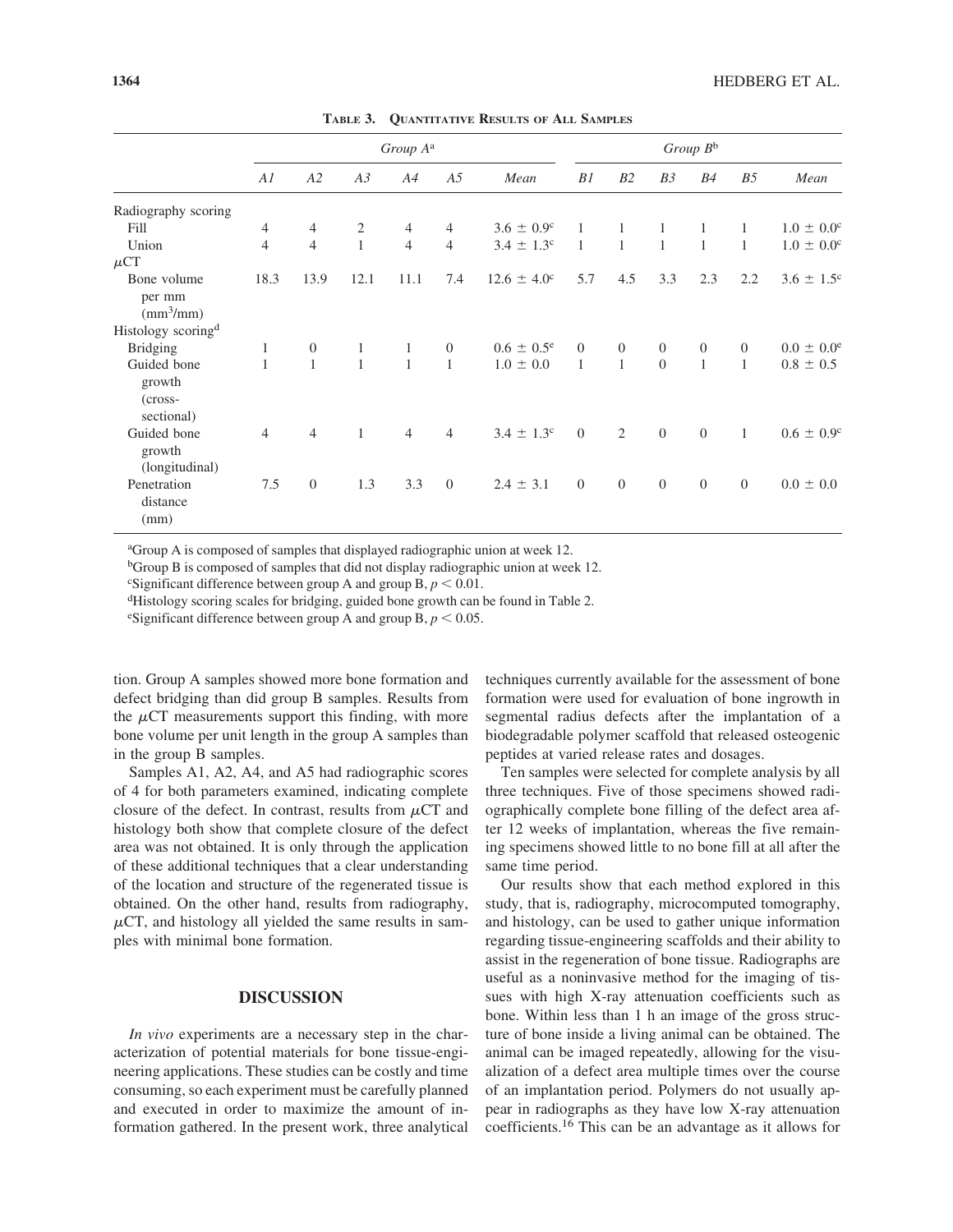an unobstructed view of mineralized tissue growth into a defect area. Unfortunately, it does not allow for visual localization of the implant within the defect site, which can be useful when movement or prolonged maintenance of the implant is a potential problem. Additives such as barium sulfate, supplemented to the polymer before fabrication of the scaffold, can solve this visualization problem. However, it must be noted that such additives may interfere with the tissue response. $16-18$  Metals and ceramics have higher attenuation coefficients and can be easily recognized in radiographic images.<sup>12,19</sup>

Interpretation of X-ray images is not necessarily a simple process. Therefore, evaluation of radiographs must always be done by multiple experienced evaluators. Each point on a plane radiographic image is a function of the attenuation coefficients of all materials through which the X-ray beam passes. This results in the mapping of a threedimensional object onto a two-dimensional image. This loss of the three-dimensional structure results in a loss of depth information, making it impossible to determine the precise location of a feature.<sup>20</sup> Consequently, guided

bone growth around a scaffold will always be difficult to distinguish from bone ingrowth into a tissue-engineered construct.

Microcomputed tomography is a relatively new, nondestructive technique for imaging bone in three dimensions. As with plane radiographs, X-rays are directed at a sample and a detector on the far side of the object detects the emitted signal. With  $\mu$ CT, however, this process is repeated multiple times as the sample rotates 180° at each two-dimensional vertical level of the sample and a complex algorithm is used to determine the structure at that level. This method produces hundreds of two-dimensional images from which a three-dimensional image can be extracted by the appropriate computer analysis software.

Without the need for any specimen preparation,  $\mu$ CT was found to produce good-quality topographical images of our samples that can be rotated and viewed from any angle. In all our images, bone was easily distinguishable from nonbone (polymer and soft tissue) because of the differences in their X-ray attenuation coefficients. An ad-

|               | Microcomputed               |                       |                       |  |  |
|---------------|-----------------------------|-----------------------|-----------------------|--|--|
|               | Radiography                 | tomography            | Histology             |  |  |
| Advantages    | Nondestructive              | Nondestructive        | Visualization of      |  |  |
|               | Performable on live         | Fast                  | polymer and           |  |  |
|               | animals                     | Easy to perform       | different tissue      |  |  |
|               | Fast                        | Three-dimensional     | types                 |  |  |
|               | Easy to perform             | images                | Cellular-level        |  |  |
|               | Serial images of a given    | Areas of interest     | imaging               |  |  |
|               | sample over time            | can be isolated and   | Semiquantitative      |  |  |
|               | No visualization of tissue- | imaged independently  |                       |  |  |
|               | engineering construct       | Direct measurement    |                       |  |  |
|               |                             | of bone volume        |                       |  |  |
|               |                             | Easy quantification   |                       |  |  |
|               |                             | of multiple bone-     |                       |  |  |
|               |                             | related parameters    |                       |  |  |
|               |                             | Isolation of bone     |                       |  |  |
|               |                             | from surrounding soft |                       |  |  |
|               |                             | tissue and remaining  |                       |  |  |
|               |                             | polymer               |                       |  |  |
| Disadvantages | 2-D images of 3-D           | Large amount of       | Destructive           |  |  |
|               | structures                  | electronic data need  | Labor intensive       |  |  |
|               | Training required for       | to be stored          | Time consuming        |  |  |
|               | proper interpretation       | Resolution at supra-  | 2-D images of 3-D     |  |  |
|               | Low spatial resolution      | cellular level        | structures            |  |  |
|               | Administration of           | Difficult with living | Results dependent     |  |  |
|               | anesthesia required for     | tissue; possible      | on direction and      |  |  |
|               | live subjects               | damage to DNA at      | angle of sectioning   |  |  |
|               | Difficult to quantity       | required X-ray        | Difficult to quantify |  |  |
|               | results                     | doses                 | results               |  |  |
|               | No visualization of         |                       |                       |  |  |
|               | polymer without the use     |                       |                       |  |  |
|               | of additives                |                       |                       |  |  |

**TABLE 4. COMPARISON OF RADIOGRAPHY, MICROCOMPUTED TOMOGRAPHY, AND HISTOLOGY**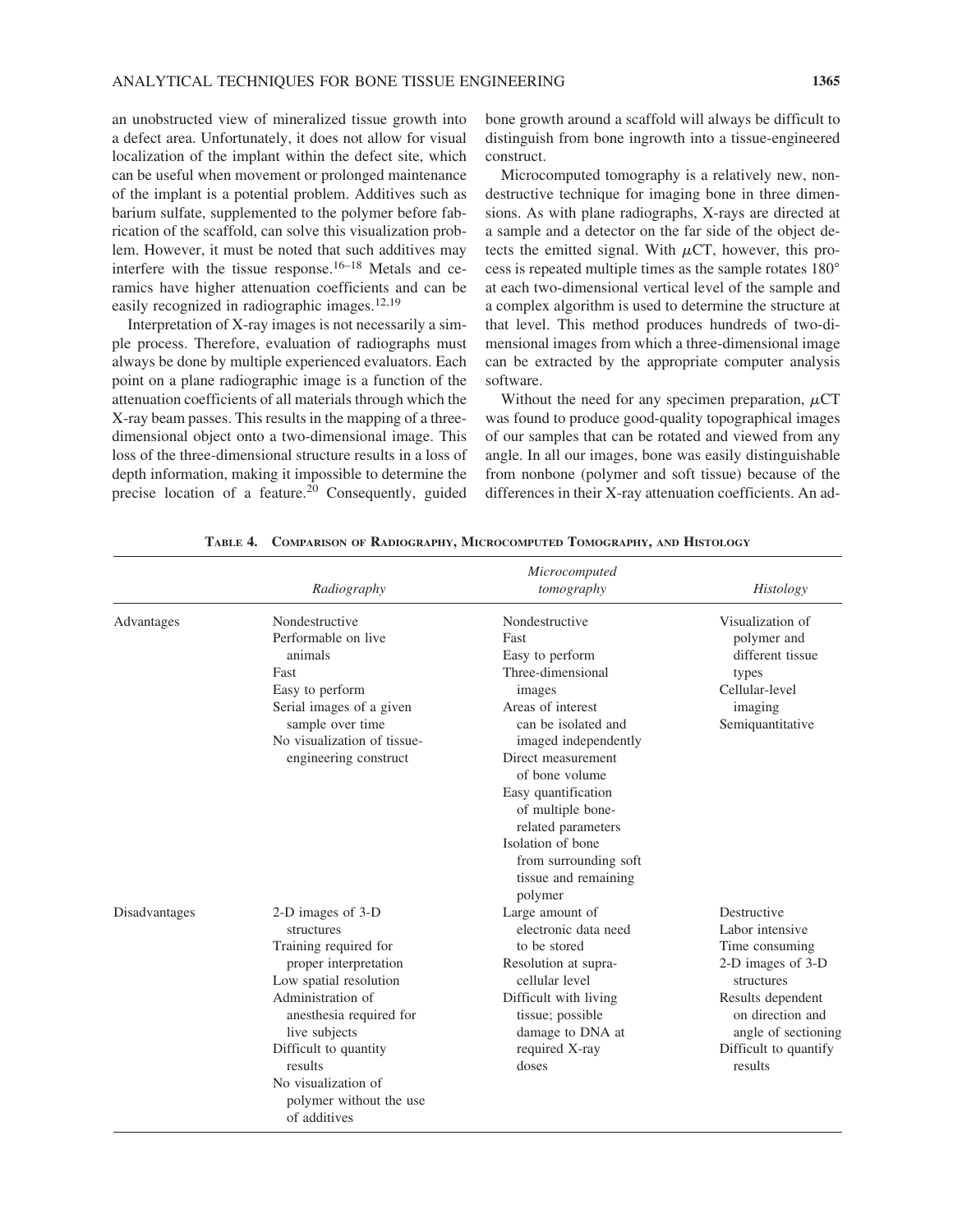ditional advantage is that nondestructive sectioning of the sample can be done in all directions for visualization of the bone structure within the defect site. The use of  $\mu$ CT also allows for quantitative measurements of many parameters important for the characterization of bone. Moreover,  $\mu$ CT allows quantitative characterization of the architecture of porous biodegradable polymer scaffolds<sup>13,14</sup> and can be used for the measurement of mineral deposits on cell–scaffold constructs cultured *in vitro*. <sup>21</sup> For all types of bone samples, bone volume can be measured directly. For trabecular samples, important indices such as surface area, trabecular thickness, trabecular spacing, and trabecular number can also be determined directly.<sup>4</sup> As with plane radiographs, however, visualization of a polymer is not possible within a tissue environment.<sup>4</sup> In addition, the resolution of  $\mu$ CT is at the supracellular level and cannot be used to obtain detailed information about the cellular bone-healing response. Even if and when the resolution of microcomputed tomography reaches the cellular level, the low X-ray attenuation coefficient of cells will still render visualization impossible.4

Histological analysis is commonly employed for analysis of bone structure after retrieval of a specimen. With this technique, samples are embedded in methylmethacrylate and cut into  $10$ - $\mu$ m-thick sections. Sections can be stained for visualization of specific features such as bone, fibrous tissue, blood vessels, and cells. Qualitative analysis is obtained by viewing the sections under a light microscope. Unlike with radiographs and  $\mu$ CT reconstructions, histology allows for visualization and characterization of the microscopic nature of the tissue in and around an implant. Resolution is such that individual cells can be seen in a histological section.

Quantitative results can be obtained through the use of computer-based histomorphometric measurements. Here again, two-dimensional representations of a three-dimensional object must be employed. To overcome this limitation, serial sections can be obtained and 3-D reconstructions can be made with the assistance of stereomicroscopy. Loss of large quantities of tissue (up to hundreds of microns) is not uncommon during sectioning. The reconstructions, therefore, are just estimations of the real structure of the sample. Histological techniques certainly offer a better representation of the three-dimensional structure of bone tissue than plane radiographs. They are, however, much more labor intensive and time consuming. In addition, histology is a destructive technique that does not allow for further testing of a given sample or for corrections when, for example, the wrong direction of sectioning is chosen.

# **CONCLUSIONS**

Radiography, microcomputed tomography, and histology all have associated advantages and limitations (Table 4). Each technique, however, gives important information regarding the *in vivo* response to the implantation of tissue-engineering constructs. Used together, they work in cooperation to yield the most complete understanding of tissue formation and regeneration.

#### **ACKNOWLEDGMENTS**

The authors acknowledge financial support from NWO-AGIKO (920-030175) (H.C.K.) and from the Nanoscale Science and Engineering Initiative of the National Science Foundation (EEC-0118001) and the National Institutes of Health (RO1-DE15164 and RO1- AR42639) (A.G.M.).

## **REFERENCES**

- 1. Muller, B., Thurner, P., Beckmann, F., Weitkamp, T., Rau, C., Bernhardt, R., Karamuk, E., Eckert, L., Brandt, J., Buchlon, S., Winter, E., Scharnweber, D., and Worch, H. Non-destructive three-dimensional evaluation of biocompatible materials by microtomography using synchrotron radiation. In: Bonse, U., ed. Developments in X-Ray Tomography III. San Diego, CA: SPIE Press, 2002, pp. 178–188.
- 2. Salome, M., Peyrin, F., Cloetens, P., Odet, C., Laval-Jeantet, A.M., Baruchel, J., and Spanne, P. A synchrotron radiation microtomography system for the analysis of trabecular bone samples. Med. Phys. **26,** 2194, 1999.
- 3. Weiss, P., Obadia, L., Magne, D., Bourges, X., Rau, C., Weitkamp, T., Khariou, I., Bouler, J.M., Chappard, D., Gauthier, O., and Daculsi, G. Synchrotron X-ray microtomography (on microscale) provides three-dimensional imaging representation of bone ingrowth in calcium phosphate biomaterials. Biomaterials **24,** 4591, 2003.
- 4. Hidebrand, T., Laib, A., Muller, R., Dequeker J., and Ruegsegger P. Direct three-dimensional morphometric analysis of human cancellous bone: Microstructural data from spine, femur, illiac crest, and calcaneus. J. Bone Miner. Res. **14,** 1167, 1999.
- 5. Hedberg, E.L., Kroese-Deutman, H.C., Shih, C.K., Crowther, R.S., Carney, D.H., Mikos, A.G., and Jansen, J.A. Effect of varied release kinetics of the osteogenic thrombin peptide TP508 from biodegradable, polymeric scaffolds on bone formation *in vivo*. J. Biomed. Mater. Res. A **72A,** 343, 2005.
- 6. Hedberg, E.L., Tang, A., Crowther, RS, Carney, D.H., and Mikos, A.G. Controlled release of an osteogenic peptide from injectable biodegradable polymeric composites. J. Control. Release **84,** 137, 2002.
- 7. Lu, L., Stamatas, G.N., and Mikos, A.G. Controlled release of transforming growth factor-*β*<sub>1</sub> from biodegradable polymeric microparticles. J. Biomed. Mater. Res. **30,** 440, 2000.
- 8. Jansen, J.A., and van't Hof, M.A. Histological assessment of sintered metal-fibre-web materials. J. Biomater. Appl. **9,** 31, 1994.